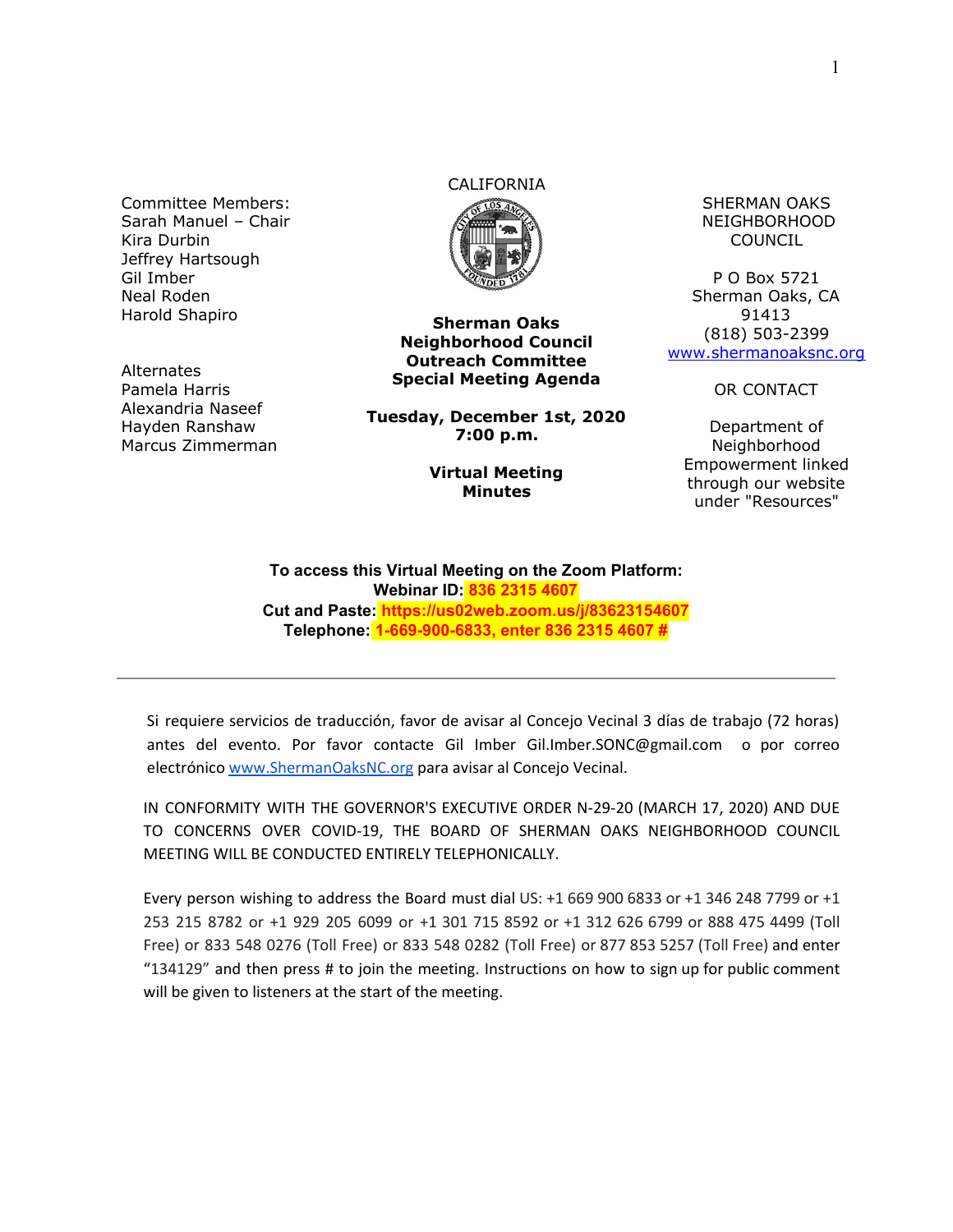**PUBLIC INPUT AT NEIGHBORHOOD COUNCIL MEETINGS** The public is requested dial \*9, when prompted by the presiding officer, to address the Board on any agenda item before the Board takes an action on an item. Comments from the public on agenda items will be heard only when the respective item is being considered. Comments from the public on other matters not appearing on the agenda that are within the Board's jurisdiction will be heard during the General Public Comment period. Please note that under the Brown Act, the Board is prevented from acting on a matter that you bring to its attention during the General Public Comment period; however, the issue raised by a member of the public may become the subject of a future Board meeting. Public comment is limited to 2 minutes per speaker, unless adjusted by the presiding officer of the Board.

*The Neighborhood Council system enables meaningful civic participation for all Angelenos and serves as a voice for improving government responsiveness to local communities and their needs. We are an advisory body to the City of Los Angeles, comprised of stakeholder volunteers who are devoted to the mission of improving our communities.*

### **AGENDA**

**1. Call to Order and Welcome** Chair, Sarah Manuel, *called to order 7:05pm*

**2. Roll Call and Introductions** Chair, Sarah Manuel, Committee Member, Gil Imber Sarah Manuel – Chair, present Kira Durbin, absent Jeffrey Hartsough, present Gil Imber, late arrival Neal Roden, present Harold Shapiro, present

Alternates Marcus Zimmerman, absent Hayden Ranshaw, present Pamela Harris, present Alexandria Naseef, present

**3. Chair's Report: Sarah Manuel, 2 minutes**

#### **4. Project Updates & Discussion, 10 minutes**

- A. Neighbor Assistance Program Marcus Zimmerman
- B. Food Drive Alexandria Naseef

i. Discussion

- C. Hygiene Drive Sarah Manuel
	- i. Assign Project Lead and working group
	- ii. Discussion
- D. Election Promotion Sarah Manuel
	- i. Assign Project Lead and working group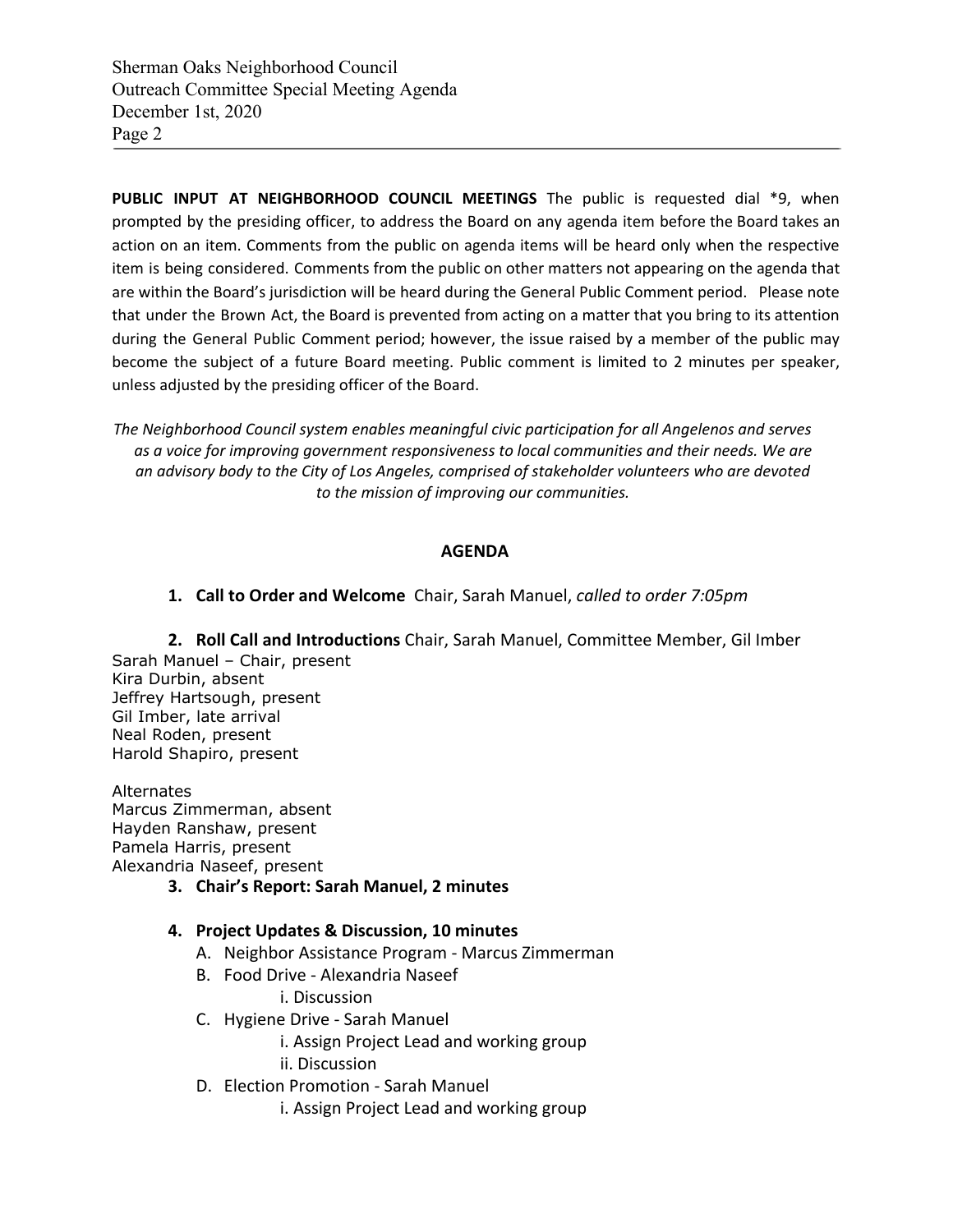Sherman Oaks Neighborhood Council Outreach Committee Special Meeting Agenda December 1st, 2020 Page 3

## ii. Discussion

*A.Nassef to email details about barrel drop offs for food donations with Temple Beth Shalom, Central Lutherns Monday donations, consider scheduling food drive for January 18th, P. Harris assigned as Project lead for Hygiene Drive: update includes collaboration with Hope of the Valley, location Notre Dame, St. Francis or VNSO Park, Date: December 19th, time tba. H. Shapiro assigned as project lead for Elections in collaboration with Election Commitee's Chair, Lisa Petrus and Outreach Committee Member Gil Imber. Video testimonials must come from current board members in even areas and committee members. If odd area board member does not run -- they can do a video testimonial. Board members for Testimonials: Gil, Harold, Cappellettis, Jeffrey, Sarah and any committee members not running.*

- **5. Public Official Comment: 2 minutes each** *Comments by public officials Moving on to Agenda Item 4. Do we have any public officials wishing to speak? If so, please raise hand on the attendee list or press star 9 if you are on your telephone. You will have 2 minutes each.*
- **6. Public Comment**: **2 minutes each** Comments by the public on non-agenda items within the SONC Outreach Committee's jurisdiction. *1 Public comment.*
- **7. Evaluation and Discussion Newsletter -- Harold Shapiro**
	- 1. Feedback
		- a. Length
			- b. Frequency
			- c. Review of Stats- CC, Next Door, FB, IG
	- 2. Identify Structure
		- a. Message from the President
		- b. Board Meeting Save the Date
		- c. Public Officials
		- d. Community Listings
		- e. Committee Updates
		- f. FAQ -- based off of community inquires upon each distribution
	- 3. What sections should be removed?
	- 4. Other issues
	- 5. Themes to consider for next year. (Jan-May/ June December)
	- 6. Call to Action to increase Subscriptions

*Discussion was held and resolution includes: S. Manuel to build to templates 1 full length and 1 secondary that includes features: list how to print pdf of newsletter, optimize accessibility for mobile and desktop devices, consider trimming and call to action of FAQ's to website, consider frequency and content, what happened to Tom Boulet's feature regarding History of Sherman Oaks, What human interest pieces do we want include? Families, businesses. Consider an editorial board, finalize skeleton of newsletter, tie in something with Valentine's Day, Essay Contest or Haiku Contest with Schools (potential collab with Education Committee) Include URL*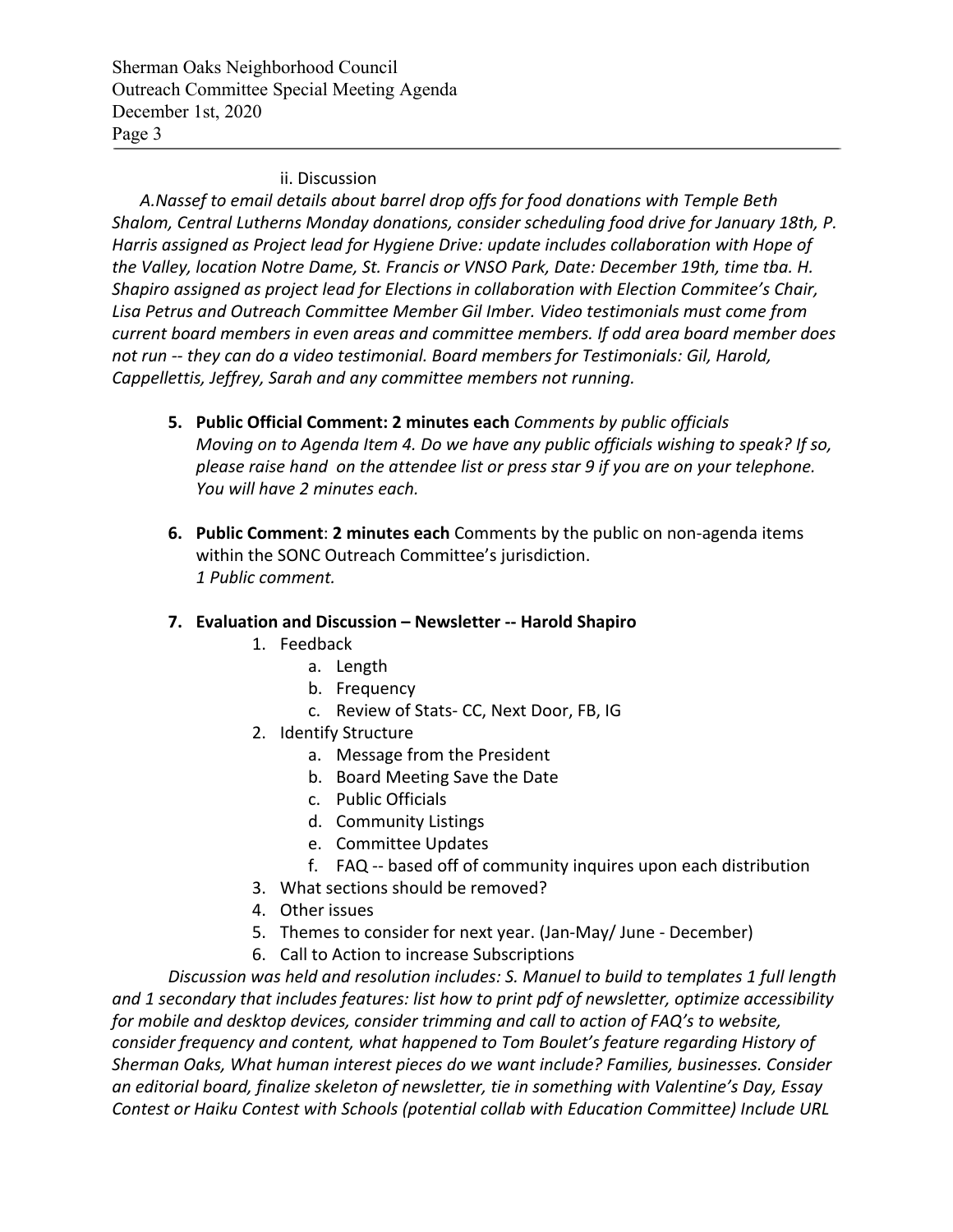Sherman Oaks Neighborhood Council Outreach Committee Special Meeting Agenda December 1st, 2020 Page 4

*for the Daily News, community listings. Statistically we are not doing well. 12,000 opens should be our goal. Please refer to Agenda 12/1/2020 for supporting documents regarding Constant Content for data.*

- **8. Announcements** on items within the SONC Outreach Committee's jurisdiction
	- **Outreach Committee Regular Meeting cancelled in December**
		- **Launch of Election Outreach, Jan 5th, 2021**
		- **Next Outreach Meeting, January 19th, 2021**

*Additional announcement about the Speaker Series, Dec 6th at 2:30pm.*

**9. Adjourn @ 8:23pm by S.Manuel**

**THE AMERICAN WITH DISABILITIES ACT** As a covered entity under Title II of the Americans with Disabilities Act, the City of Los Angeles does not discriminate on the basis of disability and upon request will provide reasonable accommodation to ensure equal access to its programs, services, and activities. Sign language interpreters, assisted listening devices, or other auxiliary aids and/or services may be provided upon request. To ensure availability of services, please make your request at least 3 business days (72 hours) prior to the meeting by contacting the Department of Neighborhood Empowerment by calling (213) 978-1551 or email: [NCsupport@lacity.org](mailto:NCsupport@lacity.org)

**PUBLIC ACCESS OF RECORDS** – In compliance with Government Code section 54957.5, non-exempt writings that are distributed to a majority or all of the board in advance of a meeting may be viewed at our website: [www.ShermanOaksNC.org](http://www.shermanoaksnc.org/) or at the scheduled meeting. In addition, if you would like a copy of any record related to an item on the agenda, please email at: [Gil.Imber.SONC@gmail.com](mailto:Gil.Imber.SONC@gmail.com).

**PUBLIC POSTING OF AGENDAS** – Neighborhood Council agendas are posted for public review as follows:

- Sherman Oaks Martin Pollard Branch Library 14245 Moorpark St, Sherman Oaks, CA 91423
- [www.ShermanOaksNC.org](http://www.shermanoaksnc.org/)
- You can also receive our agendas via email by subscribing to L.A. City's Early Notification System at <https://www.lacity.org/subscriptions>

**RECONSIDERATION AND GRIEVANCE PROCESS** - For information on the NC's process for board action reconsideration, stakeholder grievance policy, or any other procedural matters related to this Council, please consult the NC Bylaws. The Bylaws are available at our Board meetings and